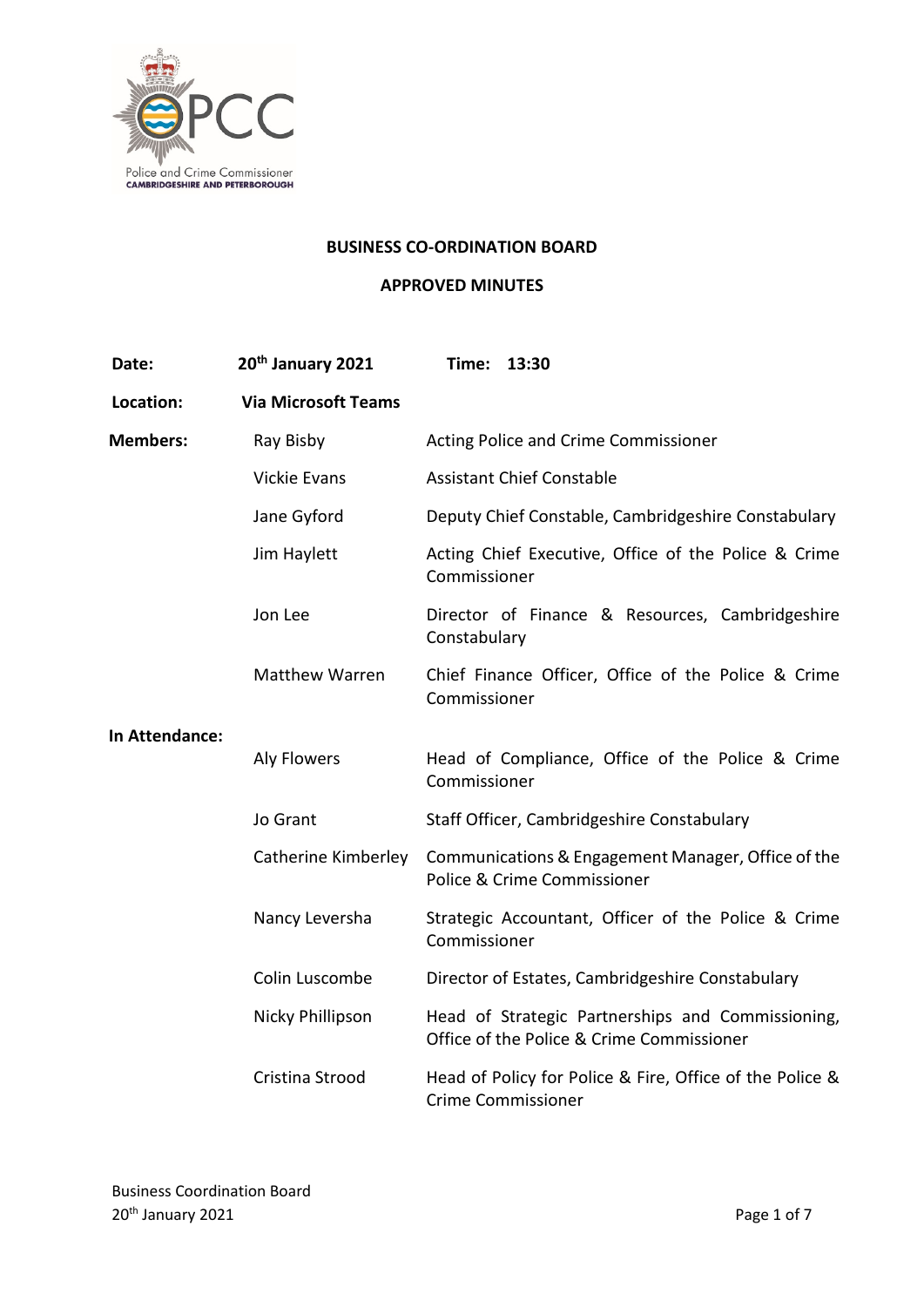#### **1. Welcome and Apologies**

1.1 Apologies were received from Chief Constable Nick Dean.

### **2. Declarations of Interest**

- 2.1 There were no declarations of interest.
- **3. To approve minutes of the Business Coordination Board meeting held on the 16th December 2020 and the 6th January 2021**
- 3.1 The Business Coordination Board (the "Board") approved the minutes from both the 16<sup>th</sup> December 2020 and the 6<sup>th</sup> January 2021 meetings.

### **4. Action Log**

4.1 The Board noted the updates on the actions. Action number 27 regarding Revenue and Capital Budget Monitoring Month 9 2019/20 was noted as 'on-going'. The Assistant Chief Constable provided an update regarding Action number 43 regarding 'Think Communities' in that there had been numerous conversations with the local authorities, and as a consequence of all the authorities still being in Covid response stage, the wider holistic work would halt. However, work was underway looking at strengthening various prevention and partnership working. The Board agreed to 'close' the action.

#### **5. Views from the Public Raised with the Acting Commissioner**

- 5.1 The Acting Chief Executive introduced the report to the Board. The themes within this report are a result of correspondence received through the Acting Police and Crime Commissioner's (the "Acting Commissioner") mailbox regarding compliance with Covid-19 regulations, and for the purposes of this thematic questioning, the questions have been generalised to provide an opportunity for a county-wide response.
- 5.2 The Deputy Chief Constable responded to confirm that Cambridgeshire Constabulary (the "Constabulary") are continuing with the national policing approach of the 'four E's' in respect of the Covid regulations, with a change in focus on how these are used dependent on the situation at the time, and factors such as blatant disregard, repeat offenders, or clearly putting others at risk.
- 5.3 In response to the specific questions: the local authority takes the lead for informing businesses of the Covid regulations and where business have failed to comply, then the Constabulary working through a multi-agency approach, will take the necessary action. Public parks and spaces remain open for exercise and not for gatherings of groups, so adopting the 'four E' approach but where engaging, explaining, and encouraging has not been effective there is a move towards problem solving and or enforcement.
- 5.4 The Deputy Chief Constable informed the Board that the Chief Constable would provide the Acting Commissioner with an update on the issue regarding the deletion of data on the Police National Computer.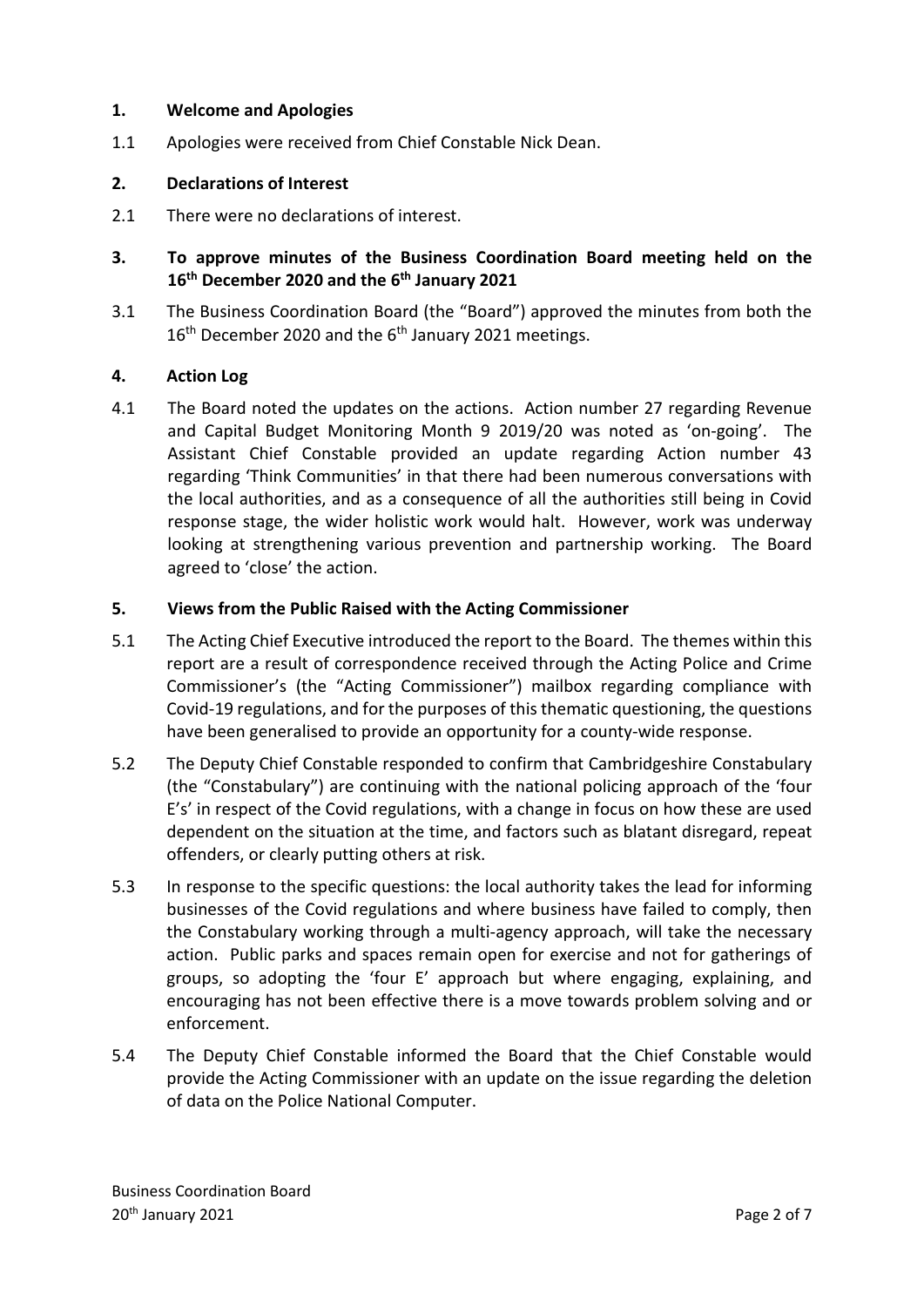# **6. 2021/22 Draft Medium Term Financial Strategy and Precept Setting Update**

- 6.1 The Acting Commissioner asked the Board to note that it was important to recognise at this stage this is the draft Medium Term Financial Strategy (MTFS) and is used in this context to inform him about the setting of the proposed precept.
- 6.2 The Acting Commissioner then sought confirmation that the draft MTFS had been prepared in conjunction with his Chief Finance Officer. The Chief Finance Officer confirmed that it had been and that he was greatly assured regarding the budget build process through the business planning processes that the Constabulary had put over the last year. As such he wished to convey his thanks to the Director of Finance and Resources and his team for the work that had gone into this process and the draft MTFS.
- 6.3 The Acting Commissioner noted that whilst he recognised the document is draft, it is in its final stages of production and that he would not anticipate any significant changes to it before it is finalised. He noted that the production of this document takes place against a backdrop of many discussions between the Chief Constable and himself throughout the year. He recognised that the business planning process this year has improved again, with the Strategic Threat and Risk Assessment (STRA) process better embedded into the Constabulary's ways of working. He asked what the public could expect to see from the Constabulary in the coming financial year as a result of this budget.
- 6.4 The Deputy Chief Constable responded by taking the Board through the draft report giving the rationale and benefits of the key areas of additional investment (as given in section 3 of the report) that are available if an increase in precept of £14.94 is approved, which overall would contribute to a sustainable effective and efficient operating model.
- 6.5 The Acting Commissioner noted the requirements and stated that budget and precept setting needs to be set in a very broad context, balancing all the short-term issues with longer term sustainability of the organisation including financial sustainability, in the context of single year settlements and this year in effect a flat settlement (excluding Uplift funding) which in real terms is a cut. The low funding the county receives also plays in to this equation. Government expectations are that locally Police and Crime Commissioners take the views of the public into account into determining the resources available for policing. He informed he had done that, fully aware of what a challenging time it is for everyone. The precept survey report, which would be discussed later as part of the Communities report (agenda item 10), details the public views on Cambridgeshire funding for next year.
- 6.6 The Acting Chief Executive then informed the Board of the results of the Acting Commissioner's precept survey, which overall strongly supported an increase in the precept. 1,270 people completed the survey with 70% agreeing that an additional £1.25 a month (on a Band D property) towards policing Cambridgeshire represented value for money.
- 6.7 Respondents to the survey were also asked a number of other questions in respect of policing priorities which will help provide an evidence base for consideration by the incoming Commissioner, should they wish in developing their Police and Crime Plan, following the elections due to take place in May. A further report on the analysis of these survey responses will be submitted to the March Board meeting.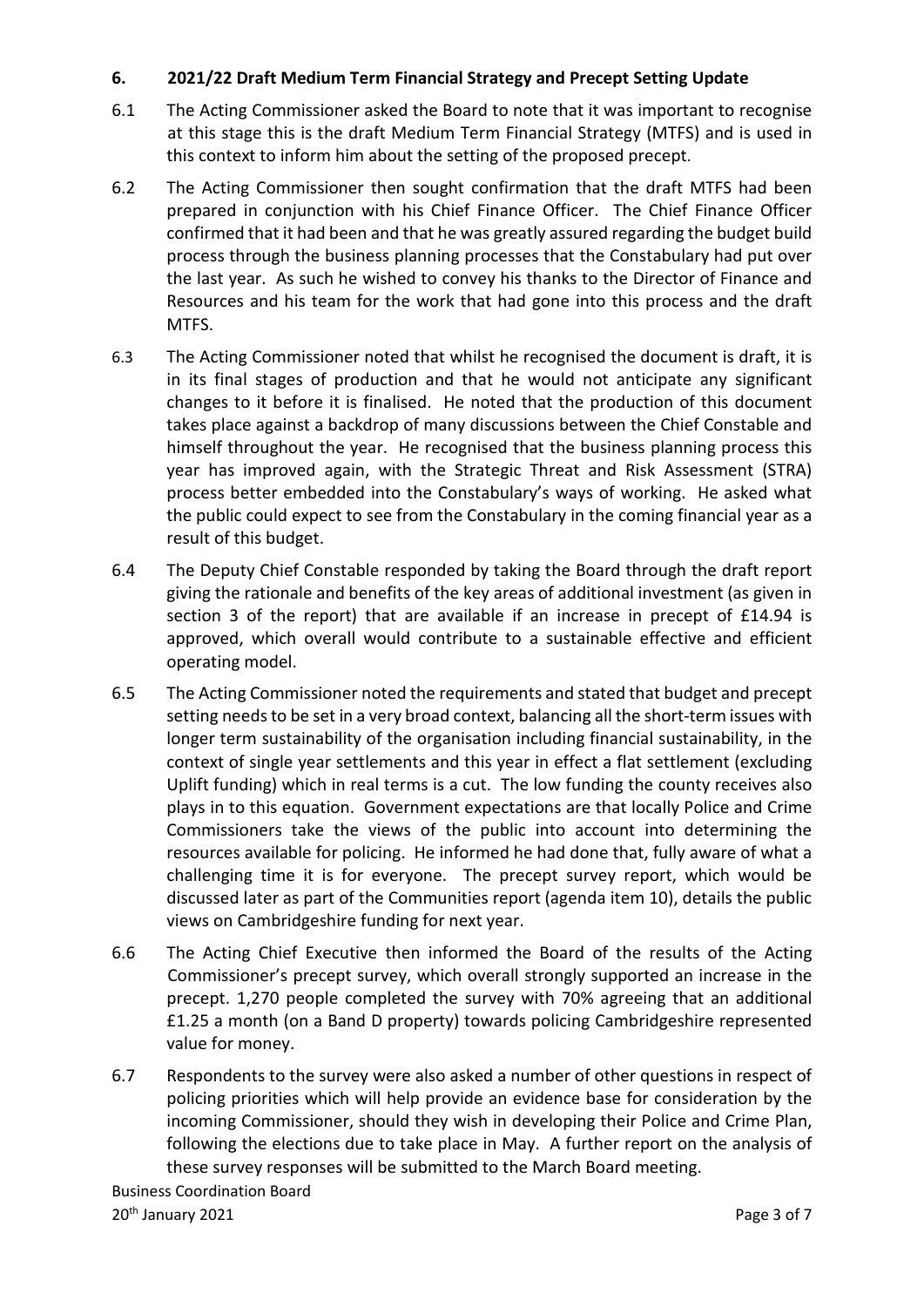- 6.8 The Acting Commissioner referred to the Capital Programme which was included within the draft MTFS, acknowledging the significance of this given the major planned investments. However, after discussions with the Chief Constable he is fully aware of the need to invest in these programmes. He asked the Board to note the context regarding the estate which is covered in the Estates Strategy later in the agenda, but with an old estate even though best use of it is made, at some point investment is required.
- 6.9 The Board agreed the following:
	- to approve the MTFS and precept proposal at Appendix 1;
	- to approve the Capital Programme for 2021/22 to 2024/25 included as Appendix D in the draft MTFS; and
	- having considered all the information contained in the draft MTFS and the Chief Finance Officer's recommendation that the Board endorse the Acting Commissioner's precept proposal to the Police and Crime Panel of an increase of the policing element of council tax by £14.94, noting that this will increase the policing element of Band D council tax from £232.65 in 2020/21 to £247.59 per annum, an increase of £1.25 per month.

# **7. Estates Strategy 2021/22 to 2024/25**

- 7.1 The Director of Estates informed the Board that this report had already been through the Resources Group for discussion, and links to both the Capital Strategy and the Accommodation Strategy, the latter that was submitted to the Board in July 2020.
- 7.2 The Board were asked to note the key points regarding the estate, in particular: it needs to be sufficient for both operational and administrative requirements and for surplus assets to be sold or let; the current running costs for the estate is £5.1m, which compares favourably when benchmarked against other forces; maximising and the use of space, encouraging agile and modern ways of working to optimise building use and eliminate waste.
- 7.3 The Board approved and adopted the Estates Strategy for 2021/22 to 2024/25 and asked for it to be reviewed annually alongside the Accommodation and Capital Strategies and the draft MTFS.

**Action:** *Estates and Accommodation Strategies to be reviewed annually at the same time as the draft MTFS and Capital Strategy i.e every January.* 

# **8. Revenue and Capital Budget Monitoring Month 8 2020/21**

- 8.1 The Director of Finance and Resources introduced the report which sets out the budget monitoring for the Constabulary and the Office of the Police and Crime Commissioner (OPCC) for the 2020/21 financial year providing the forecast outturn position for both the revenue and capital budget as at period 8 (30th November 2020), along with the current balance sheet key performance indicators, the Constabulary's cash flow forecast for the year, and the estimated balance on reserves at the end of the year.
- 8.2 There were no matters of exception to report on other than the Board were asked to approve the Capital amendments proposed in Section 5 of report namely: £33k for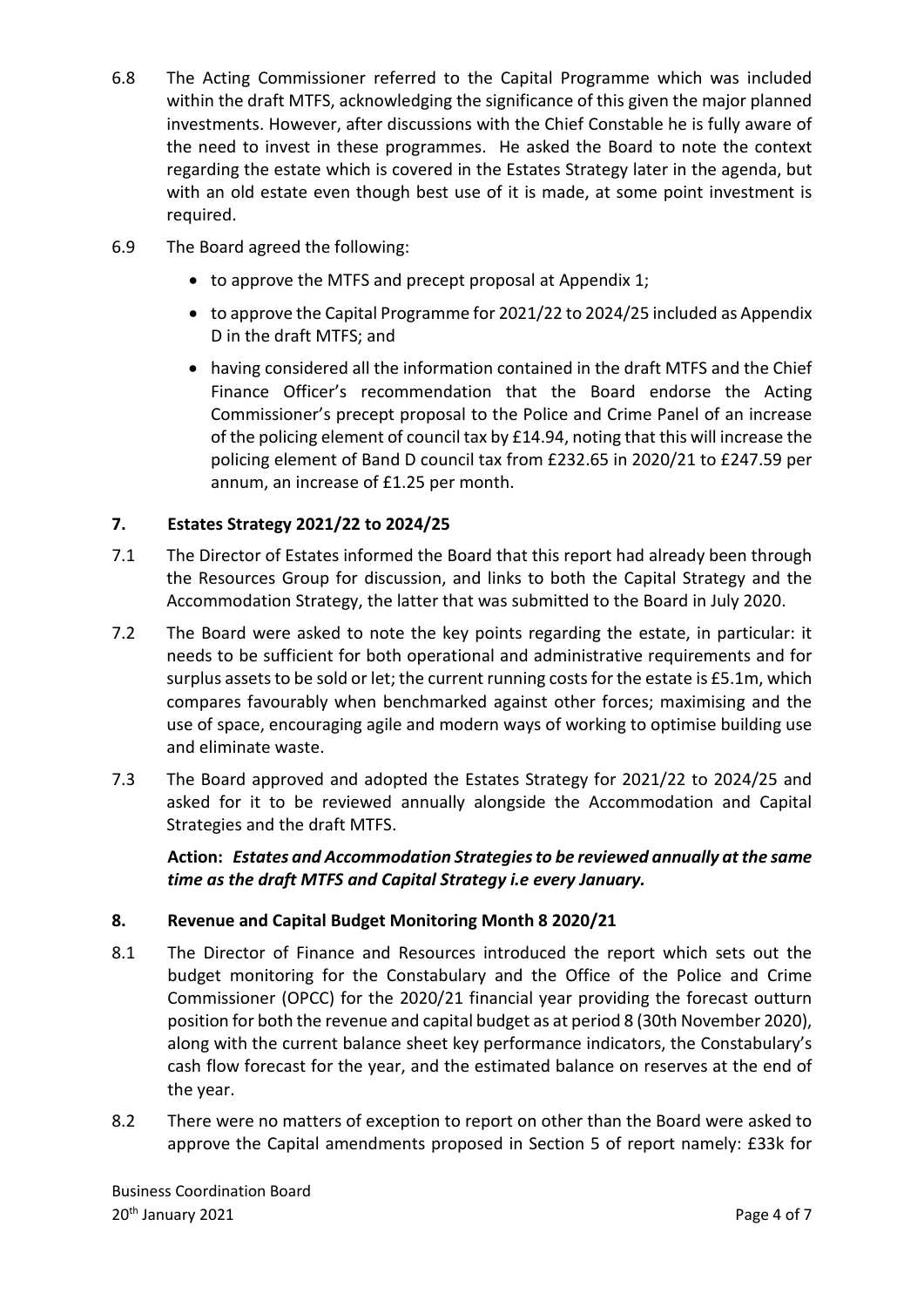purchase of body worn cameras for Special Constables, and £88.5k for the purchase of specialised computers. The Board approved the captial amendments proposed.

# **9. OPCC Approach to Commissioning and Grants for 2020/21**

9.1 The Head of Strategic Partnerships and Commissioning outlined the purpose of the report and asked the Board to note the following points in respect of demonstrating a transparent approach to grants and contracts in specific areas. In particular, the Victims Services Award bolsters domestic abuse outreach and new work areas to address Adolescent to Parent Violence in partnership with the local authority. Crime and Disorder Funding comes from the main police grant and is not ringfenced money for grants, and the proposed approach is that no new funding requests from Community Safety Partnerships will be considered until the new Commissioner is in post.

#### **10. Police and Crime Plan Communities Theme**

- 10.1 The Communications and Engagement Management informed the Board that this report is to provide an update on the OPCC's activity to deliver the 'broader partnership support' priorities set out in the Communities section of the Police and Crime Plan (the "Plan").
- 10.2 The Board were taken through the report in detail regarding the approach to the Acting Commissioner's precept survey. The Board were also asked to note the Safer Streets work, the Youth and Community funding, and the Independent Custody Visitors Scheme. Overall, the report demonstrated the continued support of service provision to communities.
- 10.3 The Assistant Chief Constable took the Board through Constabulary's work to deliver actions within the Communities theme of the Plan, including the usual detailed performance update, which this time focussed on 'Reduce Harm to Communities', specifically on hate crime, knife crime and drugs offences. The Acting Commissioner asked a number of questions regarding call handling, the response times for incidents, levels of recorded crime and the increase in stalking and harassment offences, to which the Assistant Chief Constable gave a response which provided assurance to the Board.

# **11. Her Majesty's Inspectorate of Constabulary and Fire & Rescue – 2019 Fraud Revisit & Sensitive Intelligence Inspection**

11.1 The Deputy Chief Constable informed the Board that the Constabulary would be part of the inspection fieldwork. The Acting Chief Executive confirmed that he had accepted Her Majesty's Inspectorate of Constabulary and Fire & Rescue (HMICFRS) of offer to speak to them as part of their fieldwork.

# **12. Her Majesty's Inspectorate of Constabulary and Fire & Rescue and [Her Majesty's](https://www.justiceinspectorates.gov.uk/hmcpsi/)  [Crown Prosecution Service Inspectorate](https://www.justiceinspectorates.gov.uk/hmcpsi/) – Pre-charge bail and released under investigation report**

12.1 The Board were informed that the Constabulary endorses the responses to all of the recommendations with this HMICFRS report, whilst being cognisant that the majority of the recommendations are for national bodies and two are for local action that needs to be taken. Confirmation was given that all recommendations will be monitored through the Force Executive Board.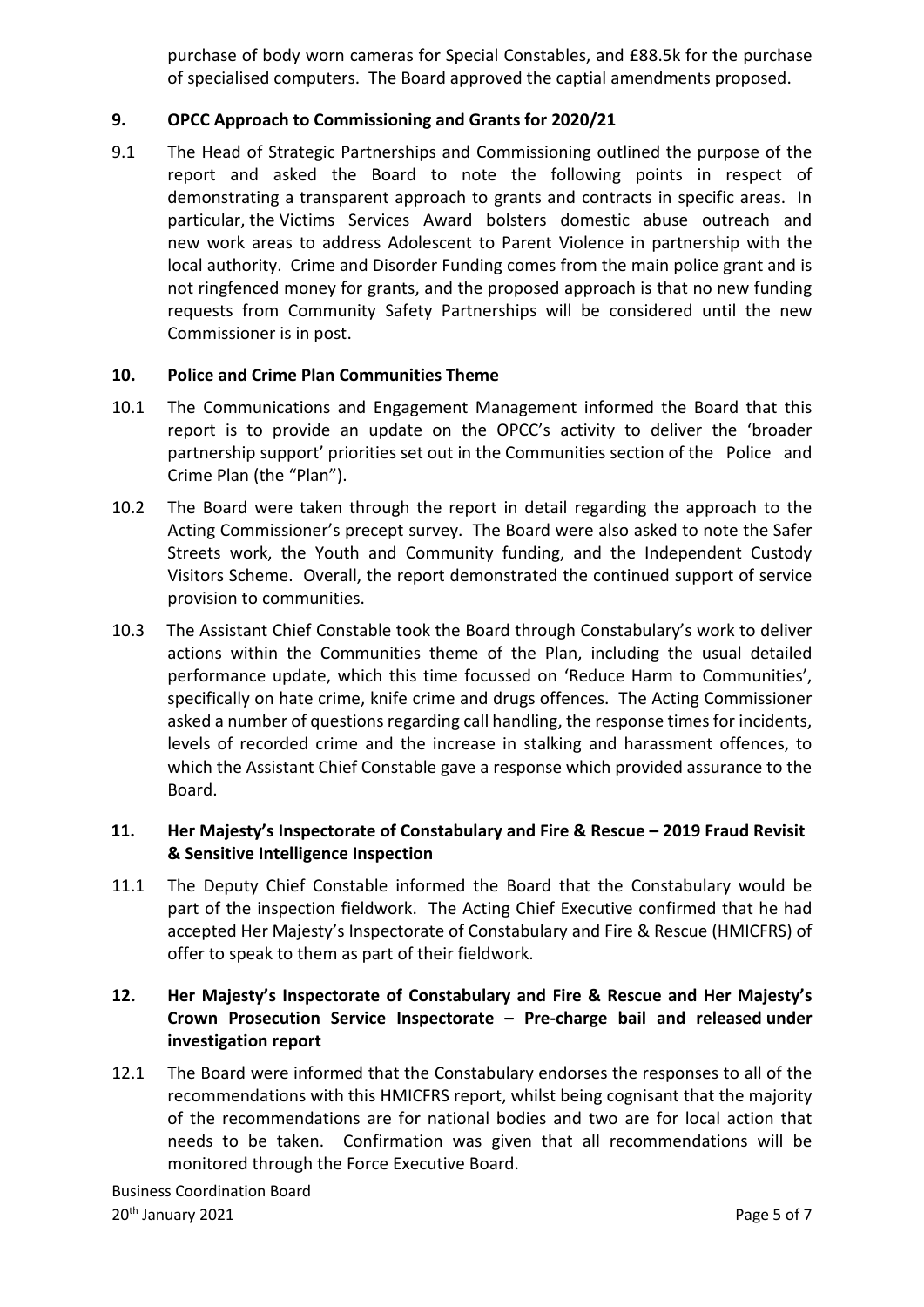12.2 The Board noted the recommendation that the Acting Commissioner uses this Board report to discharge his duties under the Police Act 1996 to respond to the Home Secretary regarding the HMICFRS report.

### **13. Southern Policing Hub update**

13.1 The Director of Estates updated the Board that the Constabulary had been informed by the Planning Authority that due to further statutory consultations that were need, the planning application would now be considered by the Planning Committee on the 10<sup>th</sup> March 2021. It was confirmed that the project was still on budget.

#### **14. Any Other Business**

- 14.1 The Acting Commissioner asked the Board to note the recent Criminal Justice Joint Inspection report "Impact of the pandemic on the Criminal Justice System  $- A$ joint view of the Criminal Justice Chief Inspectors on the Criminal Justice System's response to Covid-19." The report provides a cross-system review of how the Criminal Justice System (CJS) reacted to the pandemic with Inspectors expressing 'grave concerns' about the potential long-term impact of Covid-19 related backlogs on the CJS.
- 14.2 As the Chair of the Cambridgeshire Criminal Justice Board and also attending a number of national meetings in respect of the criminal justice response to the pandemic, the Acting Commissioner shared some of the concerns highlighted in the report. Therefore, he asked for a report from the Constabulary for the February Board meeting regarding the local response to the CJS.
- 14.3 The Acting Commissioner reported that at the December meeting of the Criminal Justice Board, colleagues in the Constabulary highlighted the risks to effective justice in respect of witness care. He informed the Board that he was really pleased to be able to confirm that today he had awarded £90k of additional funding to support effective justice. This funding will provide additional resource to the Victim & Witness Hub who support victims and witnesses through their criminal justice journey.
- 14.4 The Deputy Chief Constable gave assurance that the Constabulary would continue to work in partnership and support those in the criminal justice areas.

**Action:** *Report on the local response to delivering an efficient and effective CJS during the national pandemic to be submitted to the February Board meeting.* 

 $\sim$ 

Ray Bisby Acting Police and Crime Commissioner